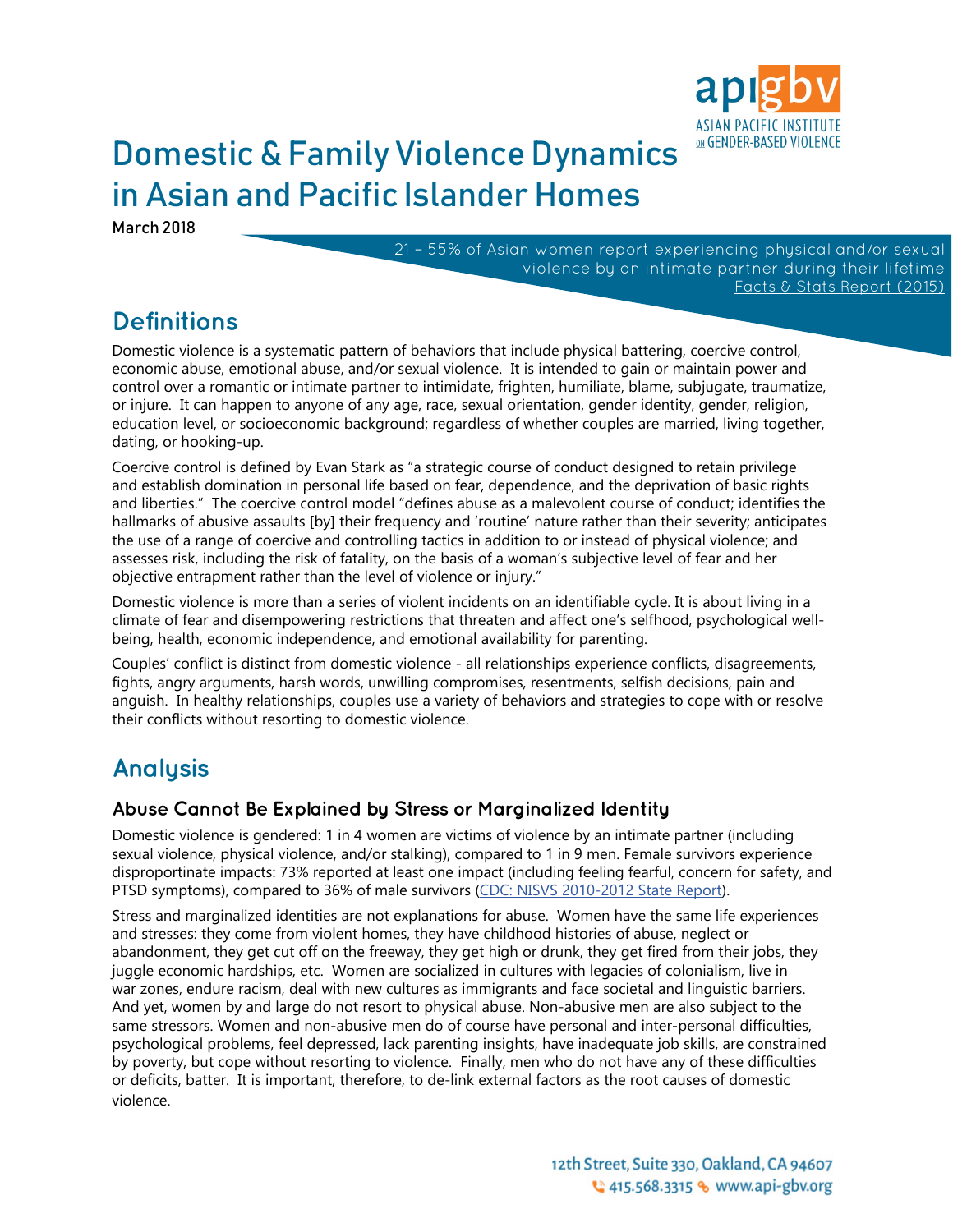#### **Differing Dynamics in Asian and Pacific Islander Homes**

Domestic violence is a universal problem, but its cultural expressions differ. Drawing attention to such differences can serve to confirm stereotypes because nuanced complexities are hard to convey, but advocacy that is not rooted in cultural contexts is even more problematic. API survivors experience types of domestic violence on the power and control wheel, but they also face differing patterns, types and dynamics. The latter are described below.

### **Multiple Batterers, Single Victim**

- Perpetrators can include marital family members: husbands, mothers-in-law, fathers-in-law, brothersin-law, sisters-in-law, ex-wives, new wives, and/or members of a woman's natal family – her parents, aunts, uncles, or adult siblings.
- Multiple batterers may act separately, each using different types of abuse.
- Multiple batterers can act together, playing different roles in one incident.
- In-laws may encourage or support domestic violence, but not perpetrate it themselves.
- Multiple abusers may use coercive control tactics; exercise micro-controls on daily movements - monitoring, tracking, and reporting on them; or exert power and control from afar through texting, webcams, and other technologies.

#### **Push & Pull Factors**

- Push factors are meant to 'push' her out of the relationship, rather than draw her back in.
- Pull factors are behaviors and statements that 'pull' or lure her back into the relationship by offering apologies, reassurances and promises to change.
- Asian women report feeling pushed out of the relationship or marital home (with statements such as "leave the house, give me a divorce, I can always find another wife") more frequently than they are pulled or enticed back into it.
- Push and pull factors affect how survivors make decisions, especially about leaving.

### **Physical Violence Can Include...**

- **•** Battering by multiple abusers including male and female in-laws.
- **•** Stalking: monitoring activities and visitors (often utilizing multiple technologies), exercising abusive controls from afar, cyber-stalking.
- Withholding food, healthcare, medication, adequate clothing, hygiene products, etc.
- Hyper-exploitation of household labor to serve members of the extended family.
- Homicides that can include honor killings, contract killings, dowry related deaths, killing a female partner's family members, or driving her to commit suicide.
- Forced divorce of first wives as a precursor to contracting abusive international marriages.

#### **Emotional Abuse Can Include...**

- 'Push' factors that involve forcing a partner out of the relationship more frequently than 'pull' factors to come back into the relationship.
- Tightly prescribed and more rigid gender roles for women and men.
- Severe isolation by inhibiting contact with family and support systems.
- Using religion and culture to justify abuse; enforcing the nexus of shame and public disclosure to silence victims; blaming them for bringing dishonor to the family.
	- $\bullet$  Threatening loss of children, social status, financial support and community.
	- Pressure from the natal family to stay in the marriage and tolerate the abuse.
	- Mental health and substance abuse coercion: tactics used by batterers to "undermine [the survivor's] sanity or sobriety, to control their medication and treatment, or to sabotage their recovery and access to resources and support" ([NCDVTMH, 2014](http://www.nationalcenterdvtraumamh.org/publications-products/mental-health-and-substance-use-coercion-surveys-report/))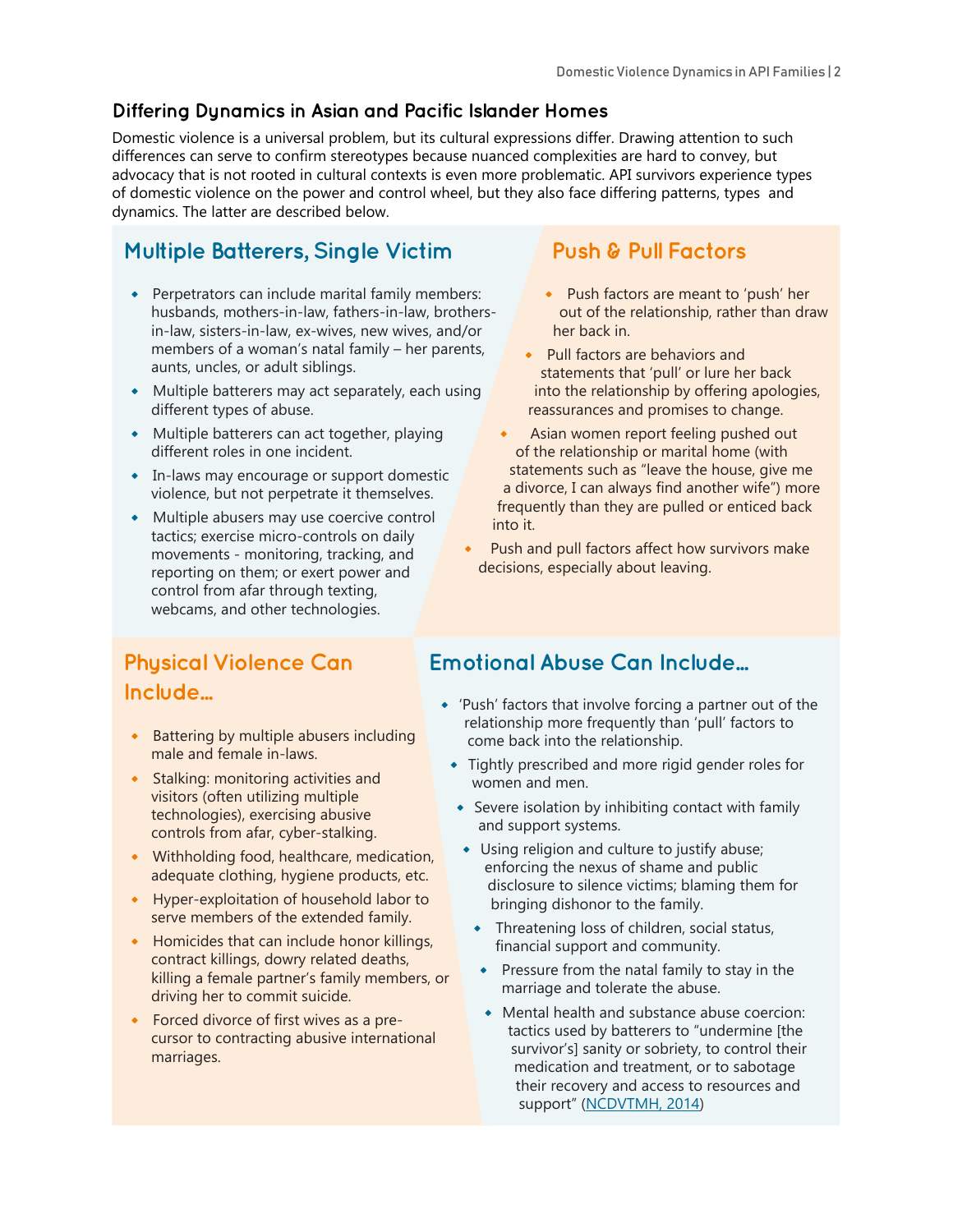#### **Sexual Violence Can Include...**

- Excessive restrictions designed to control and threaten women's sexuality.
- Blaming victims for rape, incest or coerced sex; being forced to marry one's rapist.
- Justifying marital rape by claiming sex is a husband's right.
- Sexual violence before, during and after pregnancy.
- Denying the right to choose or express a different sexual orientation.
- Being forced to watch and imitate pornography.
- Bodily humiliation/body-shaming (can also be perpetrated by female in-laws); coerced body modification
- Coercion into unprotected sex, potentially resulting in elevated risk for STIs/STDs or HIV, often by transnational husbands/partners with second families or engaged in sex tourism.
- $\bullet$  Extreme sexual neglect, coldness, and jealousy; forcing women to tolerate infidelity.
- Birth control sabotage.
- Sexual harassment from workplace supervisors, co-workers, family members, community leaders, landlords, or clergy.
- Forced (not arranged) marriages, resulting in marital rape.

#### **Same Sex, Same Gender Domestic Violence Can Include...**

- Greater harms, threats, risks, and fears are associated with same-sex domestic violence in ethnic communities that severely ostracize homosexuality.
- Outing a partner, or threatening to, are part of the abuse and heightened risks.
- Perpetrators claim to be victims and can be credible to service providers untrained in addressing same-sex domestic violence.
- Lesbians and gay men are set up in forced marriages by their parents.
- Homophobia is used by same-sex abusers to silence their partners or keep them closeted.

#### **Abuse of Women Who Are Mothers Can Include...**

- Using a woman's history of sexual abuse either perpetrated by state actors in war zones, refugee camps, on unsafe immigration routes, against cultural minorities, or in the home by private actors to further demean, reject, silence, blame or violate her.
- Forced or sex-selected abortions, or multiple, repeated pregnancies to bear sons.
- **•** False reports and accusations to social services, child protection, immigration, and/ or criminal, family and civil legal systems, so mothers lose custody of their children.
- Separating mothers from children by sending children to paternal grandparents or by abducting the couple's children and returning them to the batterer's home country.
- Stigmatizing divorced women as unfit mothers.
- Using religion and culture to claim that children belong to their father, so that mothers lose custody.

## **Abuse Based on Immigration Status Can Include...**

- Abusers making false declarations to I.C.E., claiming that a wife entered into a fraudulent marriage.
	- $\bullet$  Failing to regularize a spouse's immigration status, leaving them undocumented.
		- Threatening deportation.
		- Withholding or hiding passports and other important documents.
			- Trans-national abandonment after a long relationship or within a few months, referred to as "marry-and-dump"
				- **•** Serial marriages, entrapment or abandonment of foreign brides.
					- Abusers using survivors' lack of English proficiency to manipulate systems.